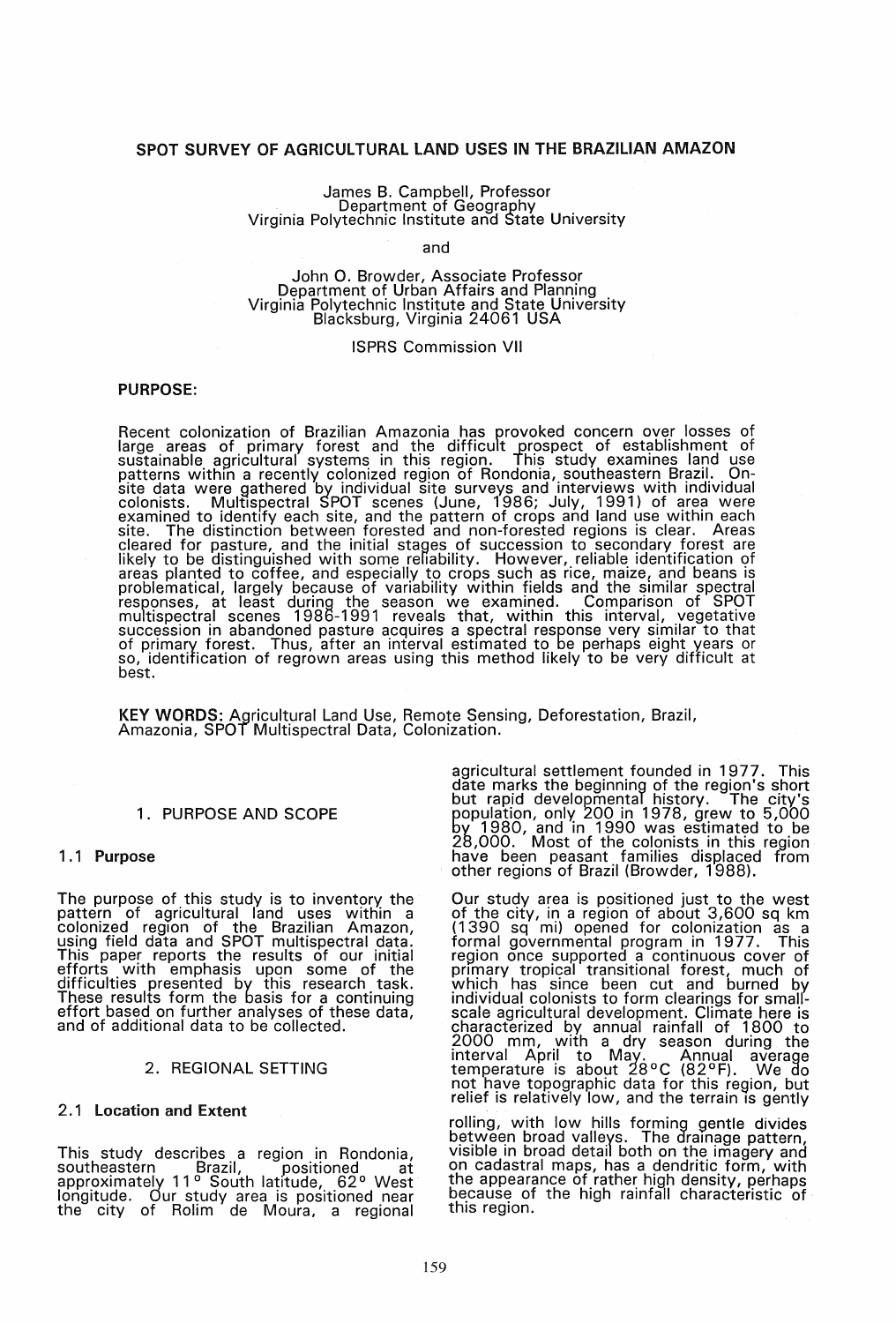Much of the cleared land is' now in pasture of varying quality. Smaller plots are planted to coffee, maize, beans, rice, and other crops.<br>After several years of cultivation, many of the naturally available nutrients are depleted, much of the cleared land degrades, and colonists clear additional land or seek colonists clear additional land or seek<br>resettlement in undeveloped territory.<br>Unproductive fields often are left unused to support growth of a secondary forest.

## 2.2 Context for This Study

This study is an investigation of the feasibility<br>of using SPOT multispectral data as a means for inventory of agricultural land uses in this region. To what extent can these data record changes in the extent of primary forest? Can these data separate between primary forest and the secondary regrowth that occurs as unproductive land is abandoned? Can SPOT data distinguish the varied agricultural land uses that occupy cleared land? This paper reports our efforts to lay the groundwork to answer these questions.

Studies such as those of Nelson and Holben, (1986), Goodwell et al (1987), Woodwell et al (1987), Carneiro et ai, (1982), Matricardi (1989), and Stone et al (1991) examined gross rates and patterns of deforestation using AVHRR and TM data. Others, such as Stone et al (1989) and Roy et al (1991), and Sader et al (1989, 1990) have examined variations within tropical forests, often using aircraft multispectral data or other detailed data.

Our study differs from these first in that it examines the possibility of monitoring land cover patterns within cleared areas (without<br>of course ignoring changes in extent of forest), and secondly that it uses finer detail than previous satellite-based studies. Most, if not all, previous studies have relied upon' AVHRR and TM data, of relatively coarse, spatial resolution. Although studies focussed on tropical forestry have used detailed field data, the studies examining the rate and pattern of deforestation were conducted largely without the use of on-site observations, and have not examined the land cover within the deforested regions. Thus our work is one of the first to evaluate usefulness of the relatively fine detail of SPOT multispectral data in this environment.

## 2.3 land Use Patterns

Colonized land in this region has been surveyed to form a regular system of uniform lots, shown on the cadastral surveys at 1 : 100,000 available for this study. A main road extends directly east-west through Rolim de Moura; from this road, secondary northsouth feeder roads are spaced at intervals of 4 km (Figure 1). Each highway is lined with lots 0.5 km in width, and 2 km in depth, creating holdings of 100 ha each. Except for the first 2 km of each secondary road, the narrow side of each lot faces the road. Usually colonists have cleared this narrow side, facing the road, first, so pasture, crops,<br>coffee, dwellings, and farm structures are usually positioned near the road (Figure 2).

In contrast, interiors of lots typically are occupied by primary or secondary forest. Although some lots have been almost completely cleared, typically (in 1991) a third to a half of most lots is still in primary forest. Often smaller clearings for pasture or crops are found in the Interior, completely or partially surrounded by forest. By July of 1991, very few lots remained without any cleared land. It is this process that creates the characteristic herring bone pattern seen in the aerial views of this region often illustrating colonization of Brazil's rainforest. Remnants of primary forest, in the interiors of the lots,<br>form corridors that alternate with contrasting strips of cleared areas bordering the highways.

Our area has been at least partially occupied by agricultural colonists since 1977. Most of this area therefore forms, by local standards, a rather established landscape.

## 2.4 Image Data

Our study area was imaged by SPOT HRV XS images on 22 June 1986, and again on 20 July 1991 (Figure 3). Both images give clear views of our region, free of clouds, haze, or smoke. The region of overlap gives dual coverage of the northern half of the study area, and a portion of the southern region. The western half of the 1986 image shows a systematic shift in brightness not corrected by system processing. Although this effect is Visually noticeable, our examination of the digital values reveals only the subtlest differences from one side to the other, within forested regions. We have not yet assessed effects within non-forested areas.



Figure 1. Pattern of Land Division Within The Study Area.<br>Single lines represent lot boundaries; double lines represent<br>roads. Numbers, taken from the cadastral map of the<br>region, show legal designations of selected lots.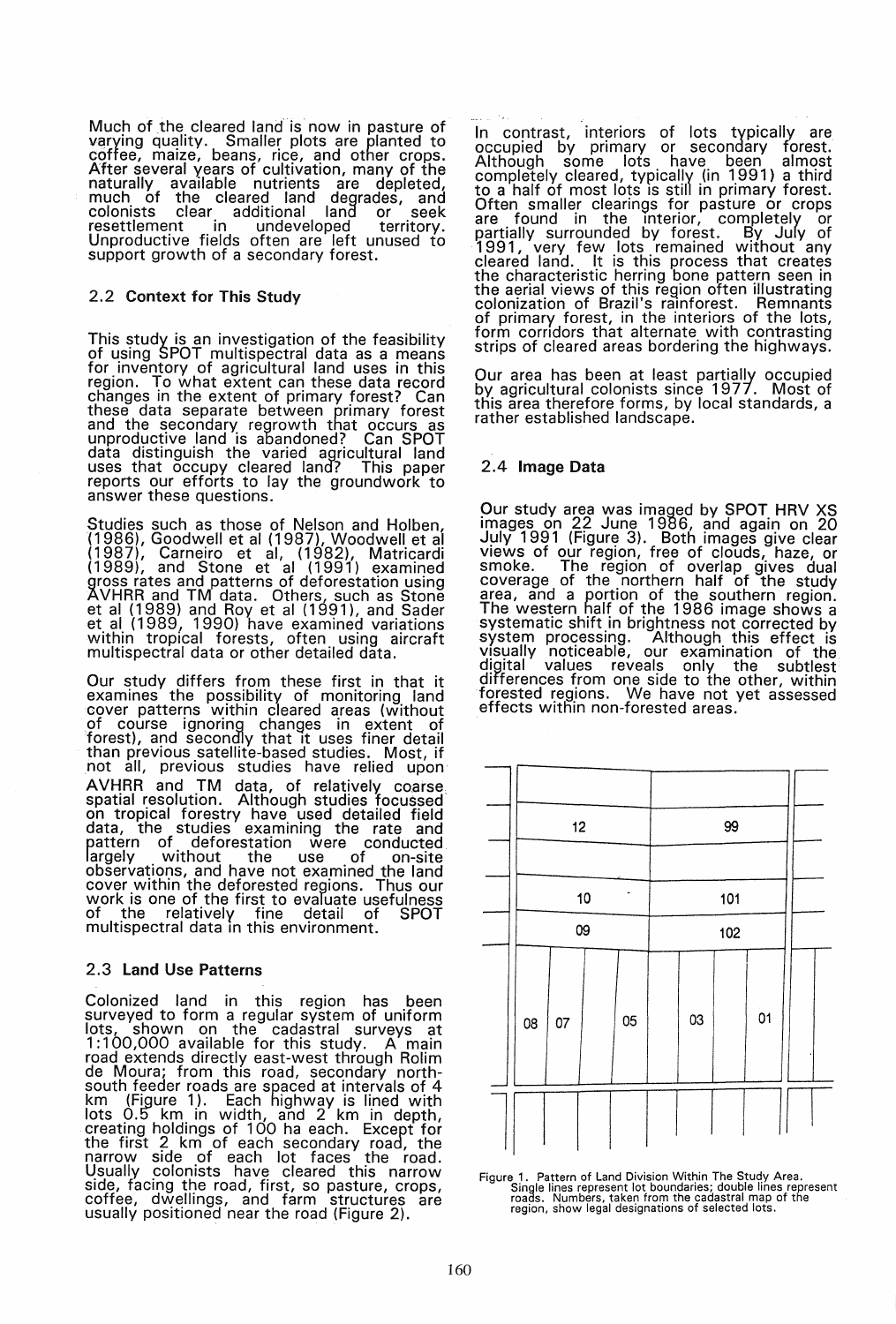| TABLE 1. |  |  |  |  | Field Data Summary, 1991. |  |
|----------|--|--|--|--|---------------------------|--|
|----------|--|--|--|--|---------------------------|--|

|                    | Site              | Forest                    | Pasture                   | Brush                   | Orchard                   | Coffee         | Corn | Beans | Rice         |
|--------------------|-------------------|---------------------------|---------------------------|-------------------------|---------------------------|----------------|------|-------|--------------|
|                    | 1.                | 28                        | 12                        |                         | $\frac{2}{2}$             |                |      |       |              |
|                    |                   | 31                        | 7                         |                         |                           |                |      |       |              |
|                    | $\frac{2}{3}$ .   | 30                        | 8                         | 1                       | $\overline{\mathsf{x}}$   | X              |      | X     |              |
|                    | 4.                | 28                        |                           | 8                       |                           | X              |      |       |              |
|                    | 5.                | 24                        | 13                        |                         |                           |                |      |       |              |
|                    |                   |                           |                           |                         |                           | X              | X    | X     |              |
|                    | 6.                | X                         | X                         | X                       |                           | X              |      |       | X            |
|                    | 7.                | X                         | X                         | X                       |                           | X              | X    | X     | X            |
|                    | 8.                | X                         | X                         | X                       |                           | X              | X    | X     | X            |
|                    | 9.                | X                         | X                         |                         |                           | X              | X    | X     | X            |
|                    | 10.               | X                         | X                         | X                       |                           | X              |      | X     | X            |
|                    | 11.               | X                         | X                         | X                       |                           |                |      |       |              |
|                    | $\frac{12}{13}$ . | X                         | X                         |                         |                           |                |      |       |              |
|                    |                   | 24                        | 18                        |                         |                           |                |      |       |              |
|                    |                   |                           | $\boldsymbol{\mathsf{x}}$ | x                       | X                         | x              | x    | X     |              |
| $\frac{14/15}{16}$ |                   | $\frac{1}{22}$            | 20                        |                         |                           |                |      |       |              |
|                    |                   | 34                        |                           |                         |                           |                |      |       |              |
|                    | 17.               |                           | 5                         | 1                       |                           | X              | X    |       |              |
|                    | 18.               | 37                        | 1                         | 1                       |                           | X              | X    |       |              |
|                    | 19.               | 35                        | $\overline{c}$            |                         | X                         |                |      |       |              |
|                    | 20.               | X                         | X                         |                         | $\boldsymbol{\mathsf{x}}$ | X              | x    |       |              |
|                    |                   | X                         | X                         |                         |                           | X              |      |       | X            |
|                    | $\frac{21}{22}$   | X                         | X                         |                         |                           | X              | X    | X     | $\mathsf{x}$ |
|                    | 23.               | $\pmb{\mathsf{x}}$        | X                         |                         | X                         | X              |      |       |              |
|                    | 24.               |                           |                           |                         |                           |                |      |       |              |
|                    | 25.               |                           |                           |                         |                           |                |      |       |              |
|                    | 26.               | X                         | x                         |                         |                           | X              | X    | X     |              |
|                    |                   | X                         | X                         |                         |                           | X              |      |       | X            |
| .27<br>.28/29      |                   | X                         | X                         | x                       |                           | X              |      |       | X            |
|                    |                   | X                         | X                         | X                       | x                         | X              | ×    | x     |              |
|                    | 31.               | X                         | 3                         |                         |                           | 4              | 1    |       |              |
|                    | 32.               | 31                        | 8                         |                         | X                         | X              |      | x     |              |
|                    | 33.               | X                         | 14                        |                         |                           | X              |      | X     | X            |
|                    | 34.               | $\boldsymbol{\mathsf{x}}$ | ×                         |                         |                           | X              |      | X     |              |
|                    | 35.               | X                         | X                         |                         | X                         |                |      |       |              |
|                    | 36.               | X                         | X                         | X                       |                           | X              |      |       |              |
|                    |                   |                           |                           |                         |                           |                |      |       | X            |
|                    | 37.               | X                         | X                         |                         |                           | X              | X    | X     | X            |
|                    | 38.               | X                         | X                         | X                       |                           | X              |      | X     |              |
|                    | 39.               | X                         |                           | X                       |                           | X              |      |       |              |
|                    | 40.               | X                         | X                         |                         |                           | X              | X    |       | X            |
|                    | 41.               | 27                        | 8                         |                         |                           | X              | X    |       | X            |
|                    | 42.               | 33                        | 8                         |                         | X                         |                |      |       |              |
|                    | 43.               | ×                         | X                         | X                       |                           | X              | X    | X     | X            |
|                    | 44.               | X                         |                           | X                       |                           | X              |      |       |              |
|                    | 45.               | X                         | X                         |                         |                           | X              | X    | X     | X            |
|                    | 46.               | X                         | X                         |                         |                           | X              | X    |       | X            |
|                    | 47.               | X                         |                           |                         |                           |                |      |       |              |
|                    | 48.               |                           | ×                         |                         | X                         | X              |      |       |              |
|                    |                   | X                         | ×                         | $\overline{\mathbf{c}}$ |                           | X              |      |       |              |
|                    | 49.               | X                         | X                         |                         |                           | X              | X    |       | X            |
|                    | 50.               | 34                        | X                         |                         |                           | X              |      |       |              |
|                    | 51.               | x                         | x                         |                         |                           | x              |      |       |              |
|                    | 52.               | 34                        | 6                         |                         |                           |                |      |       |              |
|                    | 53.               | X                         | X                         |                         |                           | X              | x    | X     | X            |
|                    | 54.               | X                         | X                         |                         |                           | X              |      |       |              |
|                    | 55.               | X                         | X                         | X                       | X                         | X              | X    | x     | X            |
|                    | 56.               | $\boldsymbol{\mathsf{x}}$ | 7                         |                         | X                         |                | X    | X     | X            |
|                    | 57.               |                           |                           |                         |                           |                |      |       |              |
|                    |                   | $\mathsf{x}$              | $\frac{x}{6}$             |                         |                           | X              |      |       |              |
|                    | 58.               | 25                        |                           |                         | X                         | 8              |      |       | X            |
|                    | 59.               | 19                        | $\frac{8}{19}$            |                         |                           | $\overline{2}$ |      | X     | X            |
|                    | 63.               | 22                        |                           |                         | X                         |                |      |       |              |
|                    | 64.               |                           |                           |                         |                           |                | X    | X     | X            |
|                    | 66.               | $\frac{x}{26}$            | $\frac{x}{12}$            | $\mathbf{2}$            |                           | X              |      | X     | X            |
|                    | 67.               | 21                        | 12                        |                         |                           | X              | X    |       | X            |
|                    |                   |                           |                           |                         |                           |                |      |       |              |

 $x =$  this category present at this site

12 = number indicates that field notes give areal estimate, in alqueres. 1 alquere = 2.46 ha.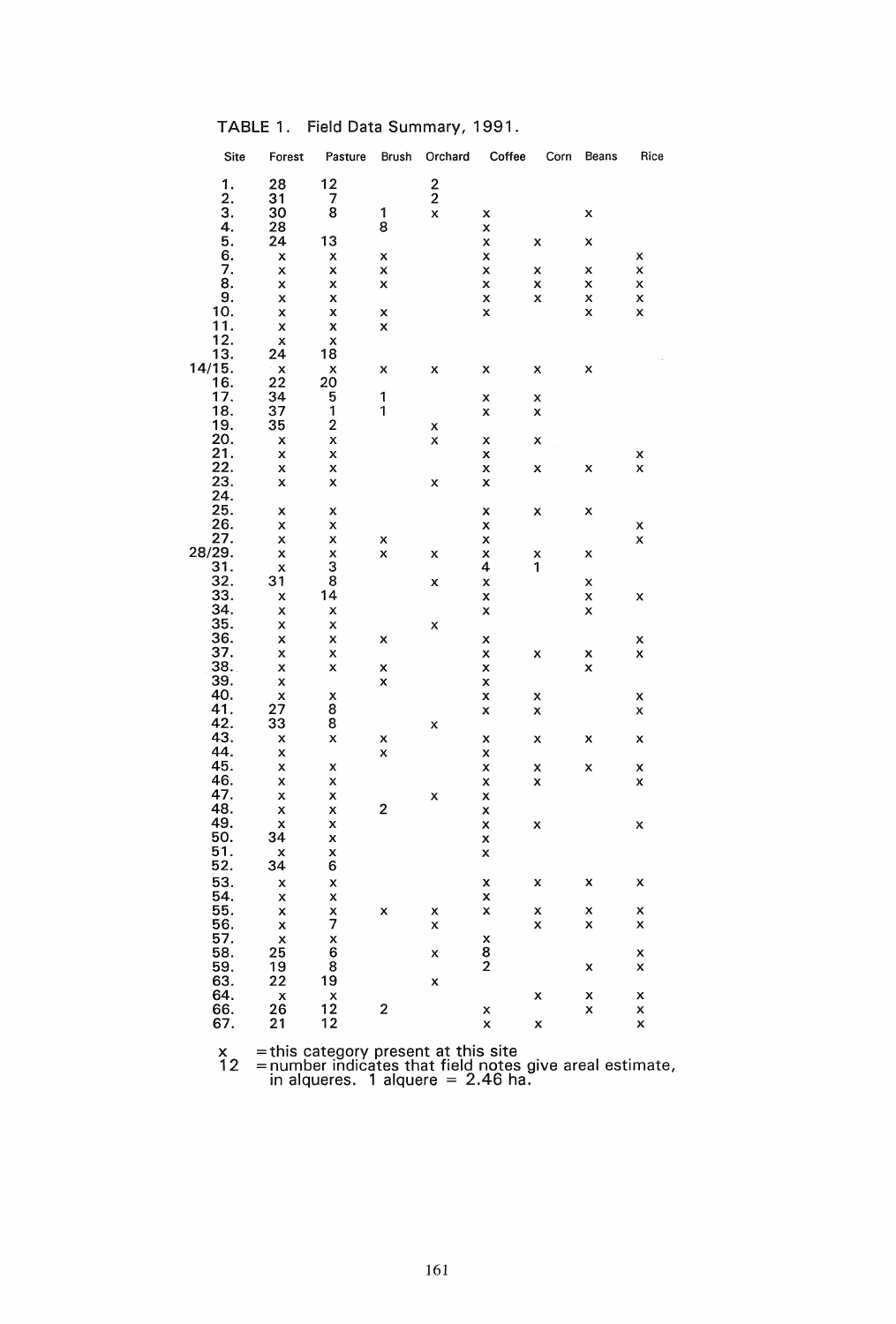Because of the systematic network of roads aligned with the geographic graticule, it was possible to identify a network of ground<br>control points (GCPs) with accuracy and confidence. Rectification was conducted using bilinear interpolation with 12 GCPs, producing a RMS of less than 1 pixel,<br>retaining the 20 m detail of the SPOT HRV<br>data. Our evaluation of the rectified images data. Our evaluation of the rectified images revealed that the process produced minimal alteration of the brightness values, and produced an image with a geometry very close to that of the base map recording the lots within the colonization project.

## 2.5 Field Data

Field observations used for this study were collected as part of a broader project to examine migration and colonization in Amazonia. Land use data, household surveys,<br>and interviews were collected in July of 1985 for 70 farms in the Rolim de Moura sector of Rondonia. In July of 1990, 40 of these farmers were re-interviewed, and detailed land use surveys were prepared for each lot. Table 1 summarizes the occurrence of land cover classes encountered during this field season. Each interviewer prepared a field sketch for each lot, showing extent of primary forest, secondary forest, pasture, and the crops cultivated in the cleared land. These maps were prepared on-site, during interviews with the farmers, who assisted in their preparation.<br>Typically the portion of the lot nearest the road was cleared of forest, so the cropped areas were subject to direct observation. In contrast, forested portions of the lot are. usually positioned further from the road, and could not be directly observed by the interviewer. Therefore, maps of these sections could show only that detail reported by the farmer. In some instances, the by the farmer. In some instances, the<br>interviewer recorded areas within each land cover class.



Figure 2. Sketch Illustrating Typical Patterns of Land Use Within<br>Lots. "Crops" designates annual crops, such as beans, rice,<br>or maize. In the lower lot, the representation of the grouped<br>dwelling, farm structures, road, a

This procedure provided a convenient method<br>for presenting an initial interpretation, for presenting an initial interpretation, examining its merits, revising it as necessary, examinally, recording it in a way that could be<br>easily referenced later. Each site was examined individually, to compare the field record with the image with respect to location, land cover pattern, and consistency<br>with the patterns of neighboring lots. In addition to features mentioned thus far, the drainage pattern, visible on the image, and also recorded on the survey map and the field notes, provided an important locational aid. Field sites that could not be confirmed by this process were discarded for use in this study.

Our analysis has proceeded along two interdependent tracks. First is the visual interpretation of the image to identify each site recorded in the field data. This processes<br>depends in part on knowledge of the multispectral qualities of each land cover class, and its manifestation on the image.<br>Second is the effort to apply this information to a quantitative analysis of the digital data to extend information from the field data to the broader region in the vicinity of Rolim de Moura.

#### 3. MANUAL INTERPRETATION

#### 3. 1 Interpretation Procedure

Our image has good visual qualities-- the image is clear, there is good spatial detail, and adequate spectral and radiometric information for visual differentiation of land cover parcels.<br>The systematic survey system provides an accurate and clearly visible reference system<br>for matching field notes to the image.



Figure 3. Coverages of Two SPOT Scenes Used for This Study.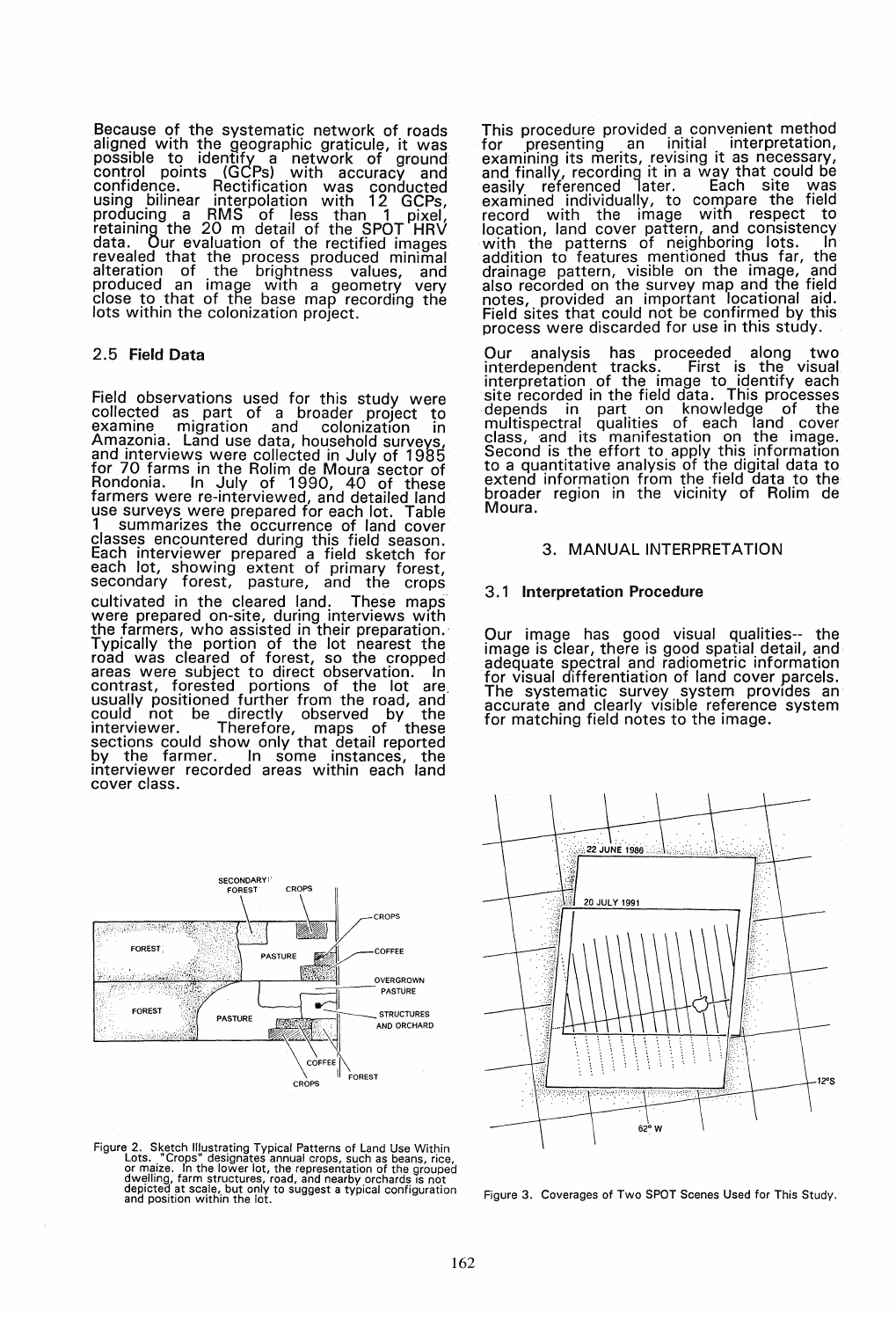Nonetheless, it was necessary to devote considerable attention to accurately match field notes to the correct image area. The field data used for our 1991 image were collected one year prior to acquisition of the image, so it was always necessary to consider the possibility of land cover change during the interval between collection of the field data and the image data. We do not believe these changes to be substantial, but in unclear cases, the possibility created an additional element of uncertainty. Most field notes<br>formed schematic, rather than literal, formed schematic, rather than literal,<br>renditions of the land cover pattern. Interviewers were not able to see into the interiors of the lots, so patterns beyond the first forest border were not subject to direct observation by the interviewer. The land use pattern as it appears on the image has an abundance of linear features that often offered, on initial inspection, the opportunity' to misidentify, or mislocate, lots.

To address these kinds of problems, the field sketches were redrawn to a consistent scale, with areas of parcels accurately represented, when such areas were given. Each lot was found within the image, displayed, and enlarged on a computer display, then photographed in color. Prints of these photographs formed the vehicle for our detailed interpretation. Lot boundaries, and land cover parcels within each lot, were marked on translucent overlays registered to each photograph. Figure 2 illustrates the nature of these overlays.

## 4. MULTISPECTRAL ANALYSIS

## 4.1 Overview of Sample Data

To lay the foundations for multispectral analysis of our data, we selected a sample of those sites believed to provide the most reliable record of the sizes and configurations<br>of the land cover parcels depicted in the field notes. Figure 4 illustrates the range of sizes and shapes of parcels recorded in the 1991 field data. These diagrams have been drawn to scale, as permitted by notes and sketches prepared from on-site observations and mterviews with colonists. This selection in no way forms a rigorous sample, but it does illustrate the range of sizes and shapes of parcels associated with specific cover types.

From these sketches, we prepared estimates of the numbers of 20 m pixels that would be associated with each field, assuming that the identities and outlines could be reliably<br>determined\_on\_the\_image. From\_the\_total\_area of each field as reported in the field notes, we then subtracted the area occupied by border pixels (I.e., those likely to form mixed pixels, atypical of land cover class in question). The resulting figures (Table 2) provide rough<br>estimates of the numbers of multi spectral samples that could be derived from each field.

Note that those classes associated with small field sizes or elongated shapes are characterized by relatively high proportions of border pixels, and therefore require larger areas to meet a given standard for providing a minimum of pixels.

From the figures we can conclude that these data are likely to satisfy, in formal sense, the guidelines proposed by Joyce et al (1976) for multispectral classification of multispectral<br>data. That is, the field data are likely to provide the number of multispectral samples recommended by their guidelines. However, additional considerations are significant in this Instance.

First, we have encountered difficulty in making reliable identifications and delineations of specific fields, even when we have made confirmed identifications of the specific lot in question. This difficulty arises because boundaries are not always distinct, and because fields are not always internally<br>uniform.









Figure 4. Diagram Illustrating Varied Sizes and Shapes of Land<br>Cover Parcels. These have been selected from field<br>sketches that have given areal estimates of parcel size.<br>Parcels have been drawn to scale based upon sketche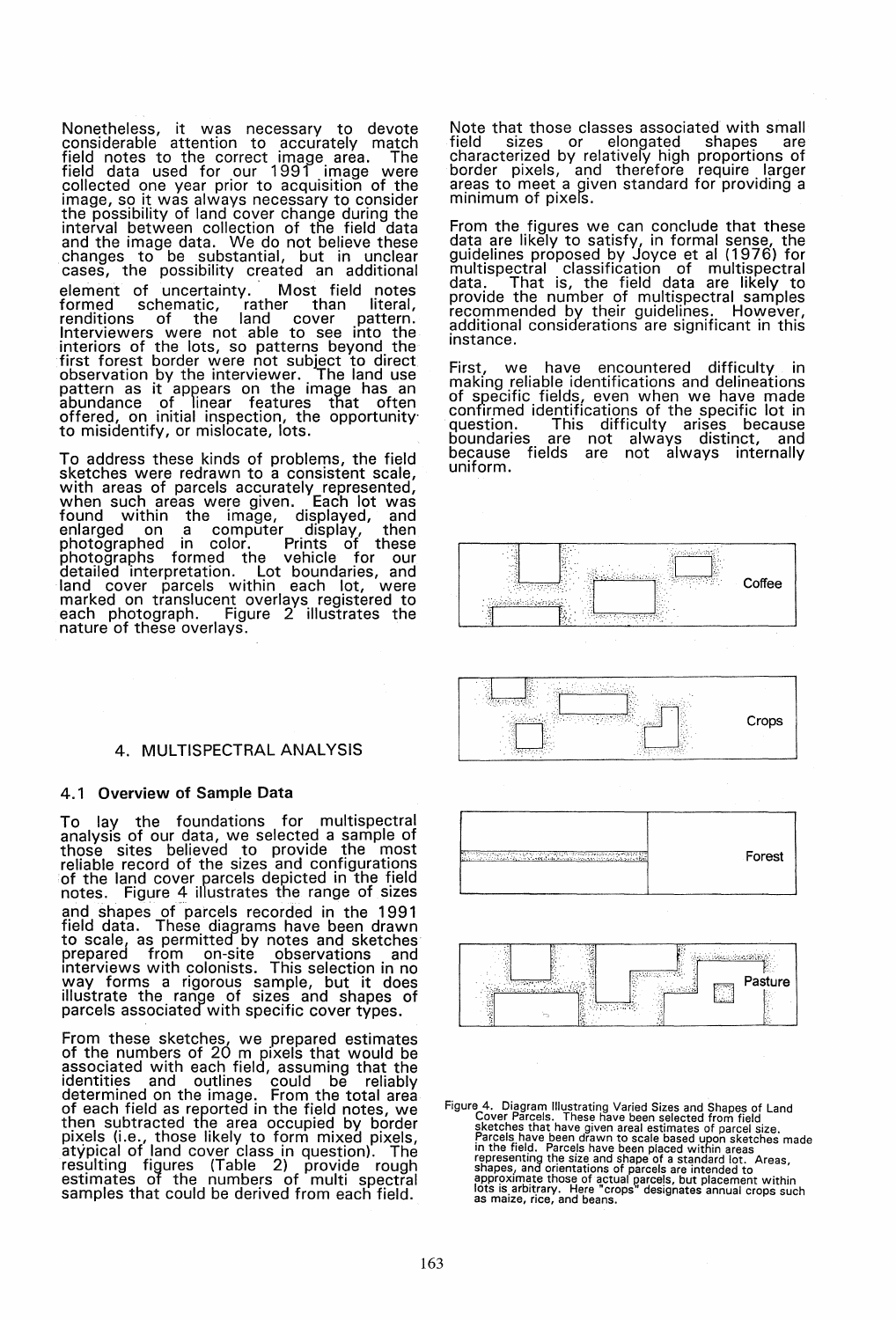Secondly, some of the labels are very broad and imprecise. This difficulty exists because' the data were originally collected for socioeconomic surveys of colonists, rather than as field data for remote sensing. Work now underway will use a different protocol specifically designed to collect data to support remote sensing analysis.

## 4.2 Spectral Separability

To determine effects of these issues especially internal variability of spectral<br>properties, we conducted a preliminary assessment of the separability of the classes proposed for the study.

Using data identified through the procedure<br>outlined above, we prepared samples of spectral responses for each of the land cover classes represented in the field data. These data represent preliminary efforts because of the difficulty in determining the exact outlines of fields within each lot. From these samples we then estimated means and standard deviations of spectral values within each class.

Then it was possible to calculate the normalized differences between means for pairs of classes (Swain and Davis, 1978), as shown in Table 3.

#### 5. TEMPORAL ANALYSIS 1986-1991

The two images used for this study provide a good record of the changes in principal land cover classes that have occurred over this five year interval. At the time of preparation of this text, our inventory of changes was not yet complete. However, preliminary results based on visual interpretation of a few selected sites may suggest the nature of changes during this interval:

1. Portions of our area seem to have experienced only modest losses in primary<br>forest during the past five years. These losses appear to have occurred mainly at edges between forested and cleared land, although there are examples of new clearings<br>in the interiors of lots. These interior clearings<br>do not seem to be numerous, nor to be large<br>in area, individually or in the aggregate, but are distinctive. Therefore, their distinctiveness can create an inflated impression of their significance.

2. The principal land use changes in the areas we have examined thus far seem to be in those areas that were in pasture, or possibly other open land, in 1986, and now have been abandoned. Many areas that appeared to be in use in 1986 now show signs of abandonment or degradation to a land cover of overgrown pasture. Some areas that appeared to be overgrown pasture in 1986 now seem to support a complete canopy of secondary growth. Spectrally, these areas appear to be similar to primary forest, although visually the smother texture of these regions contrasts with the rough, pebbly, texture of primary forest. The spectral<br>similarity may indicate that the usual classifiers may have difficulty in distinguishing<br>between mature regrowth and unaltered primary forest.

Our spectral separability analysis (Table 3) suggests that primary forest can be distinguished from what we called "recent regrowth," that is, overgrown pasture that supports a growth of woody plants. (We should emphasize that this label has been derived from examination of the image, not from the field data.) The temporal comparison<br>indicates that the spectral separability of these two classes declines rapidly, so that with five years (the interval between our two scenes) there are only rather subtle differences between primary forest and the overgrown pasture.

It appears that manual interpretation can make these distinctions, at least in some instances. Secondary growth, after an interval of perhaps<br>five to eight years, appears slightly brighter in the infrared and has a smoother texture than does primary forest. These differences are probably too subtle to be identified by the usual digital classifiers, and may escape

# TABLE 2. SUMMARY OF PIXELS REQUIRED TO REPRESENT PARCELS DEPICTED IN FIGURE 4.

Coffee: 144 46 98<br>180 54 126<br>66 32 34 34<br>120 50 70

Pasture: 464 120 344<br>292 80 212<br>132 44 88

Category total edge interior %edge

56 28 28 50% 90 40 50 44% Crops: 120 50 70 42% 60 30 30 50%

250 68 182 27%

Forest: 660 132 528 20%

180 54 126 30% 66 32 34 48% 120 50 70 42%

292 80 212 27% 132 44 88 33%

550 128 422 23% 1125 138 987 12%

|  |  | TABLE 3. NORMALIZED DISTANCE BETWEEN MEANS, 17 JULY 1991 SPOT<br><b>DATA</b> |  |  |  |  |  |
|--|--|------------------------------------------------------------------------------|--|--|--|--|--|
|--|--|------------------------------------------------------------------------------|--|--|--|--|--|

|                    | Cleared<br>Forest | Recent<br>Regrowth | Primary<br>Forest | Coffee | Beans | Crops | Road |
|--------------------|-------------------|--------------------|-------------------|--------|-------|-------|------|
| Cleared<br>Forest  | ----              |                    |                   |        |       |       |      |
| Recent<br>Regrowth | 29.4              |                    |                   |        |       |       |      |
| Primary<br>Forest  | 20.5              | 2.6                |                   |        |       |       |      |
| Coffee             | 14.7              | 3.4                | 3.3               |        |       |       |      |
| Beans              | 51.2              | 1.0                | 3.3               | 3.2    |       |       |      |
| Crops              | 12.0              | 2.2                | 2.6               | 0.8    | 2.6   |       |      |
| Pasture            | 16.7              | 3.2                | 3.5               | 2.6    | 4.1   | 0.5   |      |
| Road               | 29.5              | 3.2                | 6.7               | 5.4    | 5.0   | 3.4   | 3.3  |